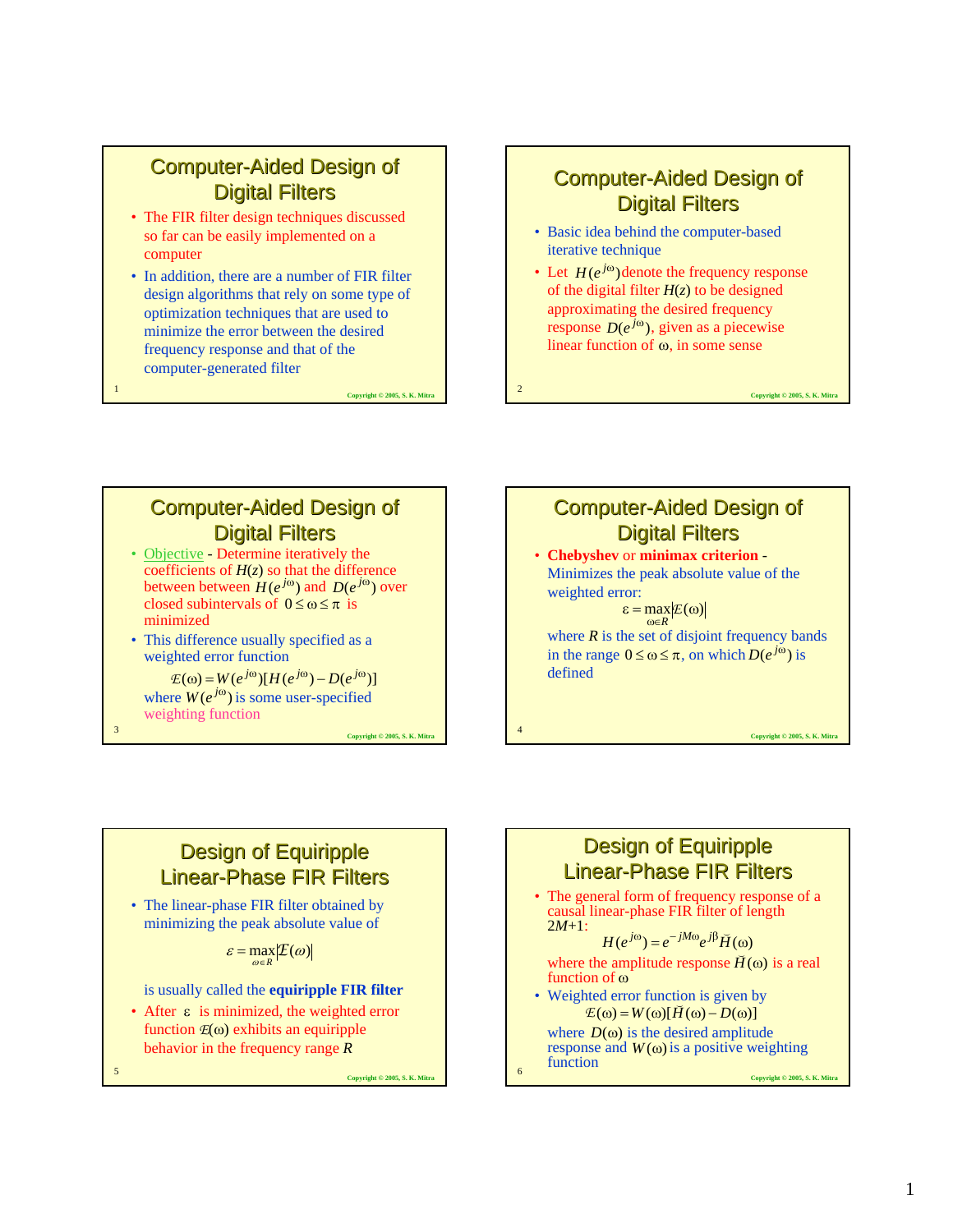### **Design of Equiripple Linear-Phase FIR Filters**

- **Parks-McClellan Algorithm** Based on  $\vec{H}$  and  $\vec{H}$  and  $\vec{H}$  and  $\vec{H}$  and  $\vec{H}$  and  $\vec{H}$  and  $\vec{H}$  and  $\vec{H}$  and  $\vec{H}$  and  $\vec{H}$  and  $\vec{H}$  and  $\vec{H}$  and  $\vec{H}$  and  $\vec{H}$  and  $\vec{H}$  and  $\vec{H}$  and  $\vec{H}$  and  $\vec{H}$  and  $\vec{H$ until the peak absolute value of  $E(\omega)$  is minimized
- If peak absolute value of *E*(ω) in a band  $\omega_a \leq \omega \leq \omega_b$  *is*  $\varepsilon_o$ , then the absolute error satisfies

$$
\left|\breve{H}(\omega) - D(\omega)\right| \le \frac{\varepsilon_o}{\left|W(\omega)\right|}, \quad \omega_a \le \omega \le \omega_b
$$
  
Coorrich 0, 2005, S. K. Mil









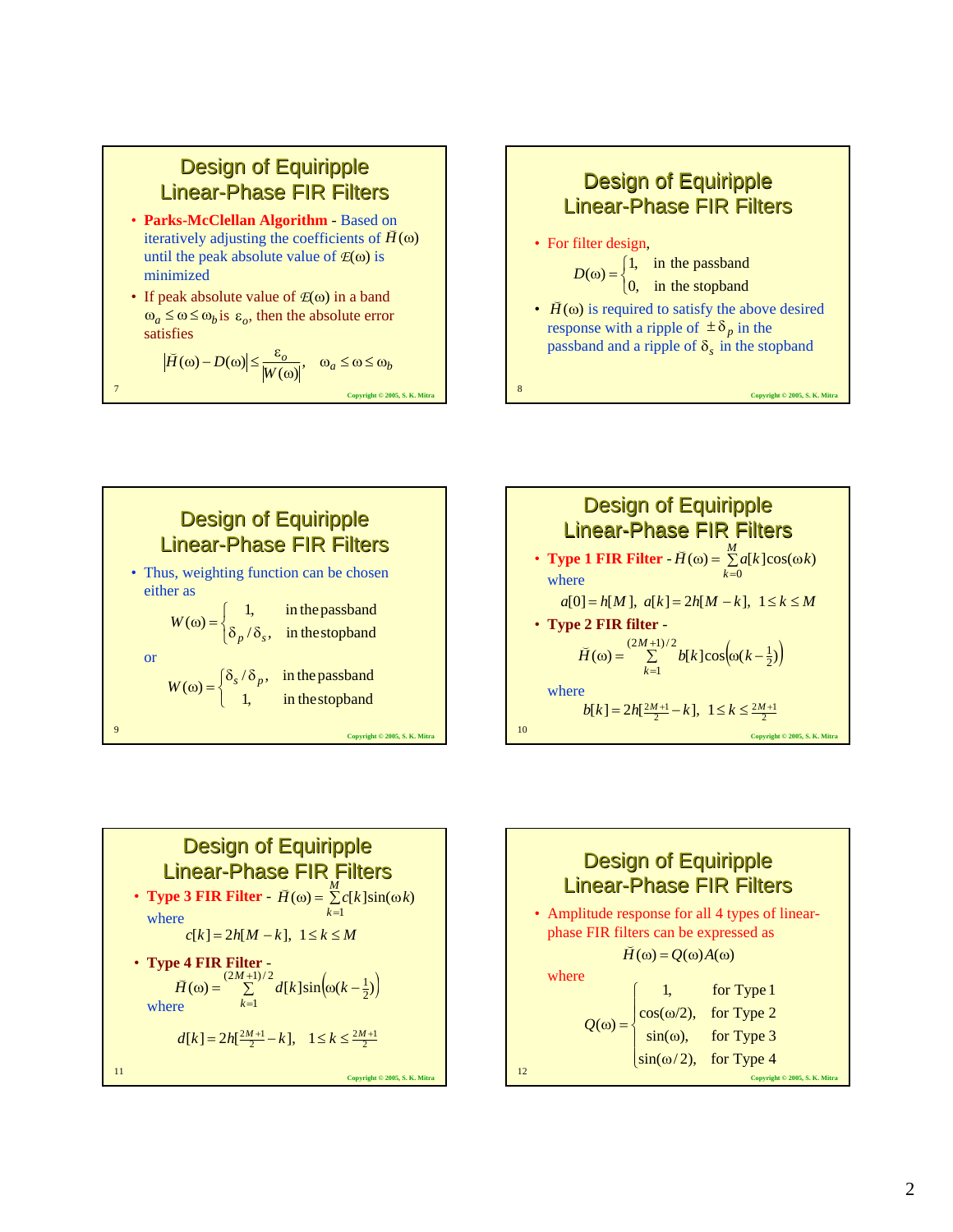







#### **Design of Equiripple Linear-Phase FIR Filters**

• Alternation Theorem -  $A(\omega)$  is the best unique approximation of  $\tilde{D}(\omega)$  obtained by minimizing peak absolute value  $\varepsilon$  of

 $E(\omega) = W(\omega)[Q(\omega)A(\omega) - D(\omega)]$ 

if and only if there exist at least *L*+2 extremal frequencies,  $\{\omega_i\}$ ,  $0 \le i \le L+1$ ,

in a closed subset *R* of the frequency range

 $0 \le \omega \le \pi$  such that  $\omega_0 < \omega_1 < \cdots < \omega_L < \omega_{L+1}$ 

 $\mathbb{E}(\omega_i) = -\mathbb{E}(\omega_{i+1}), \ \ \big|\mathbb{E}(\omega_i)\big| = \varepsilon \quad \text{for all } i$ <br>Copyright © 2005, S. K. Mitra

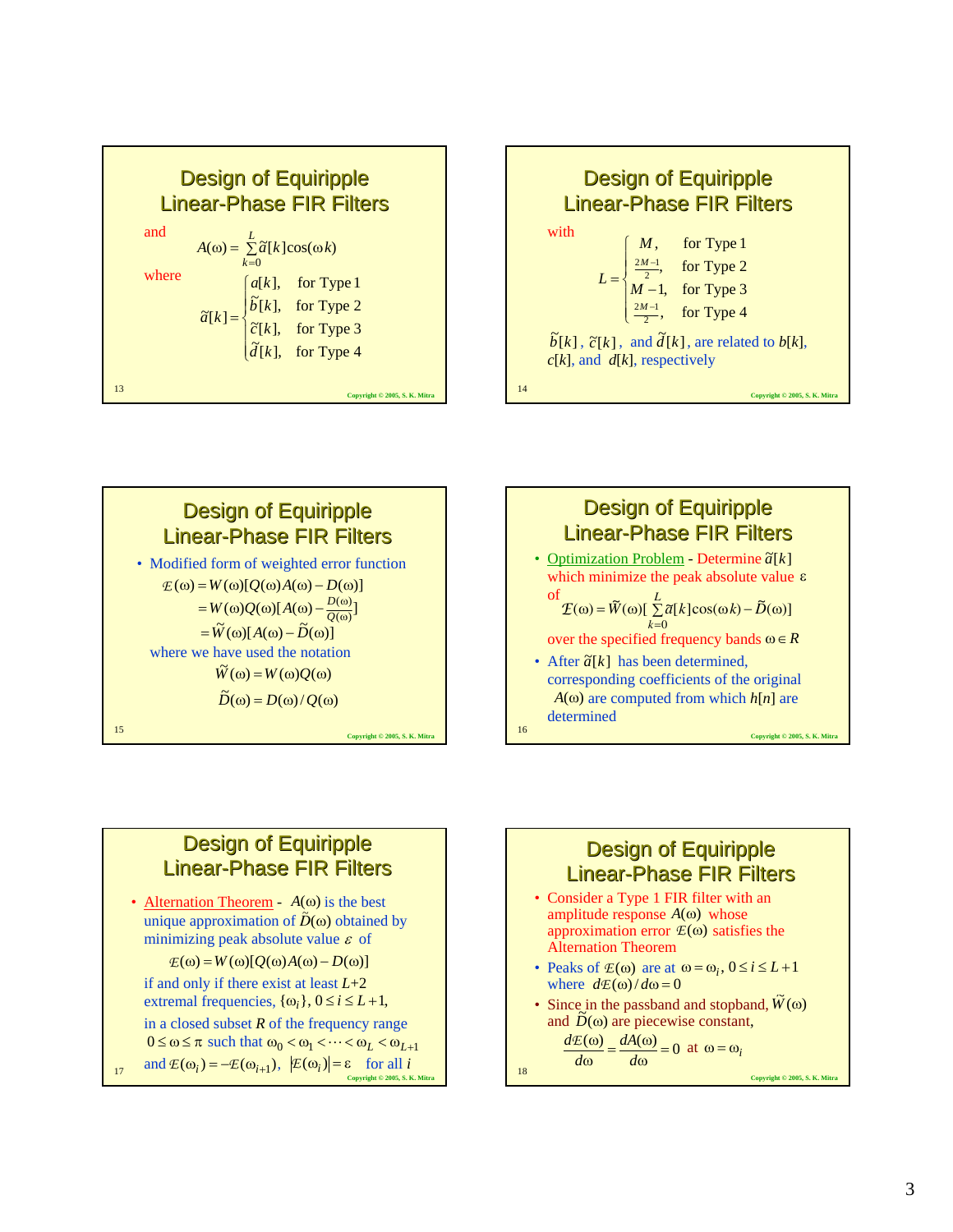# **Design of Equiripple Linear-Phase FIR Filters**

• Using  $cos(\omega k) = T_k(cos \omega)$ , where  $T_k(x)$  is the *k*-th order Chebyshev polynomial

 $T_k(x) = \cos(k \cos^{-1} x)$ 

#### •  $A(\omega)$  can be expressed as  $A(\omega) = \sum_{k=0}^{L} \alpha[k] (\cos \omega)^k$

passband and stopband

- which is an *L*th-order polynomial in cosω
- Hence,  $A(\omega)$  can have at most  $L-1$  local minima and maxima inside specified
- <sup>19</sup> **Copyright © 2005, S. K. Mitra**

### **Design of Equiripple Linear-Phase FIR Filters**

- At bandedges,  $\omega = \omega_p$  and  $\omega = \omega_s$ ,  $\left|E(\omega)\right|$  is a maximum, and hence  $A(\omega)$  has extrema at these points
- $A(\omega)$  can have extrema at  $\omega = 0$  and  $\omega = \pi$
- Therefore, there are at most  $L+3$  extremal frequencies of *E*(ω)
- For linear-phase FIR filters with *K* specified bandedges, there can be at most *L*+*K*+1 extremal frequencies







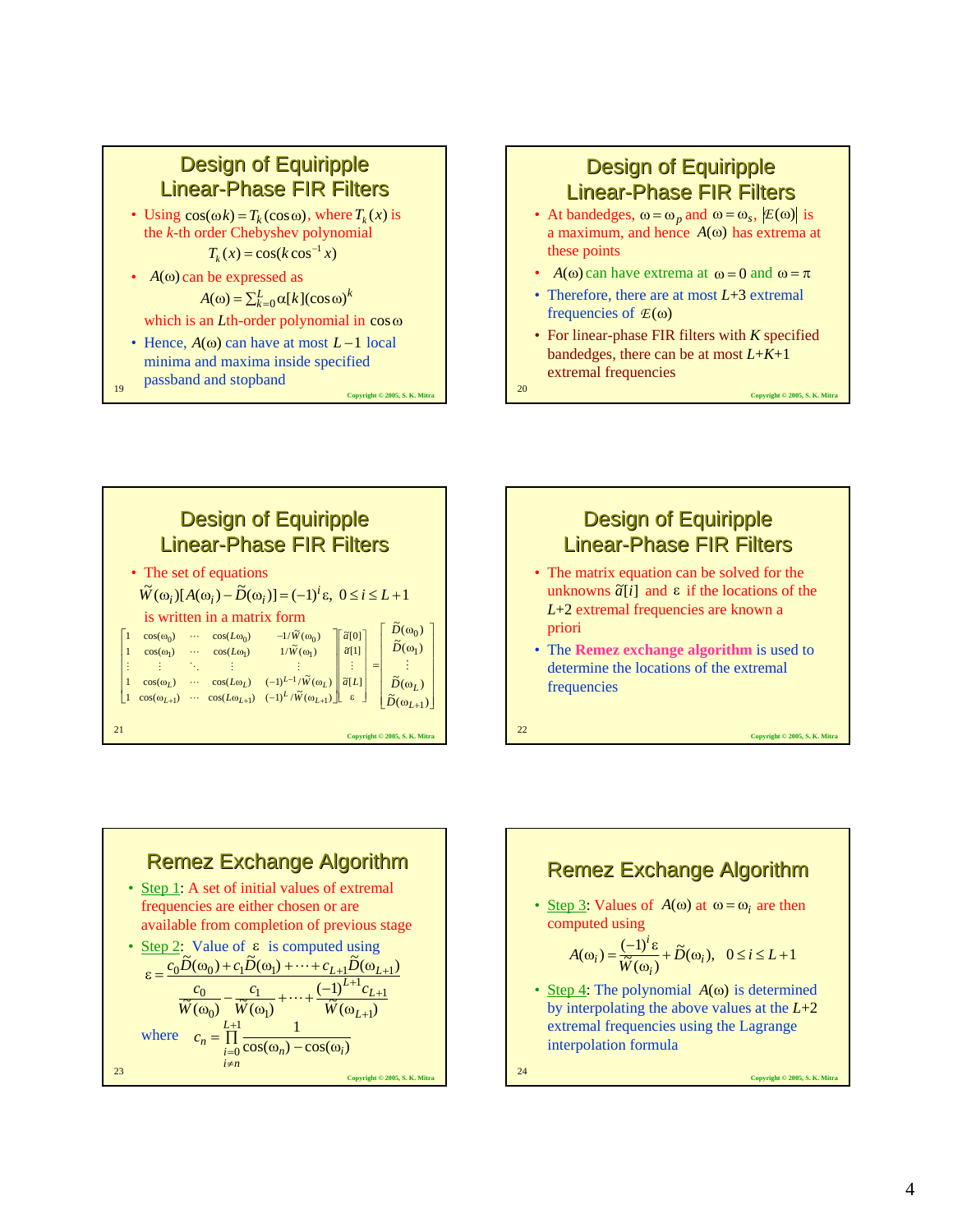









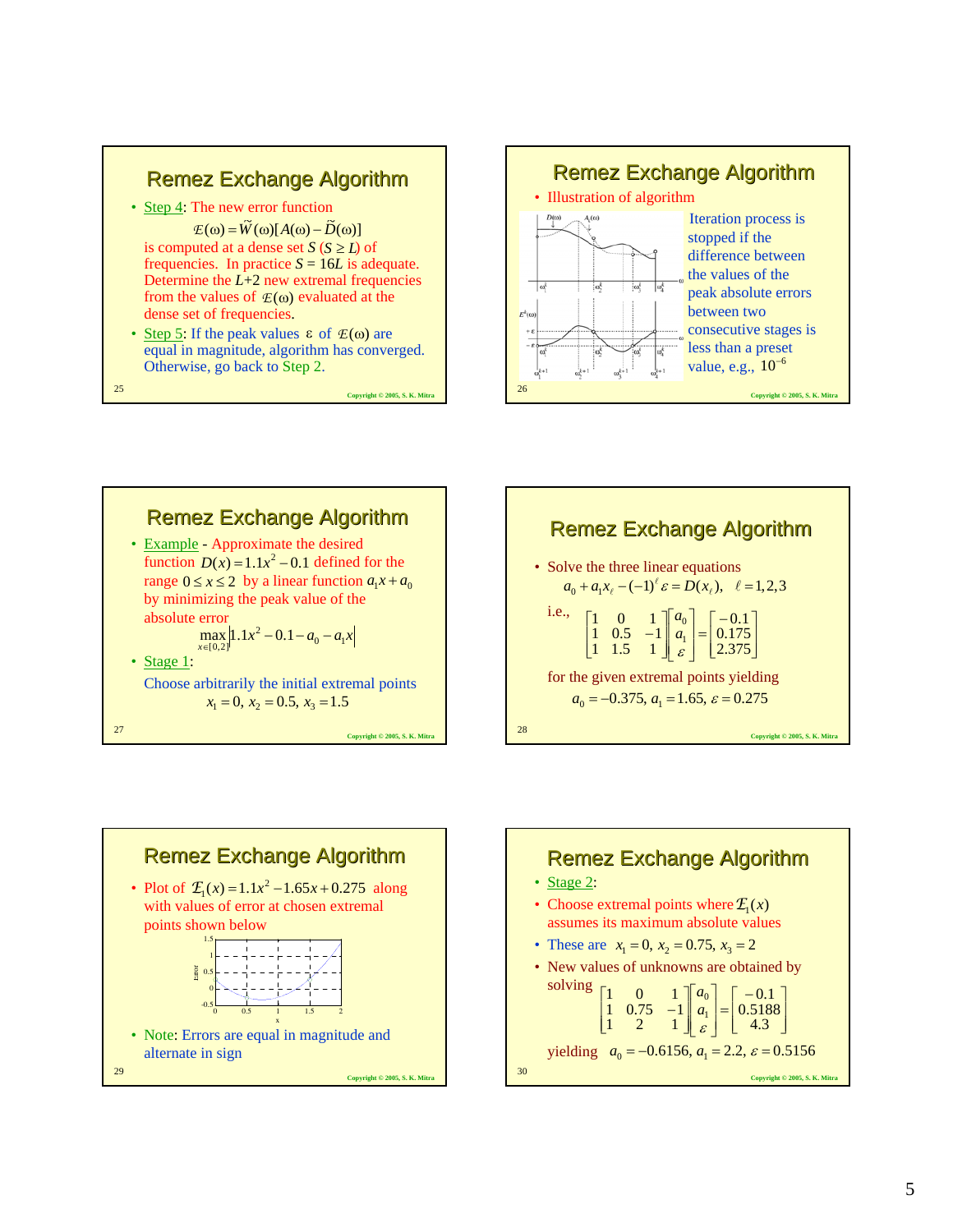







- Linear-phase FIR filters with narrow transition bands are of very high order, and as a result have a very long group delay that is about half the filter order
- By relaxing the linear-phase requirement, it is possible to design an FIR filter of lower order thus reducing the overall group delay and the computational cost

Design of Minimum-Phase **FIR Filters** 

- A very simple method of minimum-phase FIR filter is described next
- Consider an arbitrary FIR transfer function of degree *N*:

$$
H(z) = \sum_{n=0}^{N} h[n]z^{-n} = h[0] \prod_{k=1}^{N} (1 - \xi_k z^{-1})
$$

<sup>35</sup> **Copyright © 2005, S. K. Mitra**

Design of Minimum-Phase **FIR Filters** 

• The mirror-image polynomial to *H*(*z*) is given by

$$
\hat{H}(z) = z^{-N} H(z^{-1})
$$
  
=  $\sum_{n=0}^{N} h[N-n] z^{-n} = h[N] \prod_{k=1}^{N} (1 - z^{-1} / \xi_k)$ 

• The zeros of  $\hat{H}(z)$  are thus at  $z = 1/\xi_k$ , i.e., are reciprocal to the zeros of  $H(z)$  at  $z = \xi_k$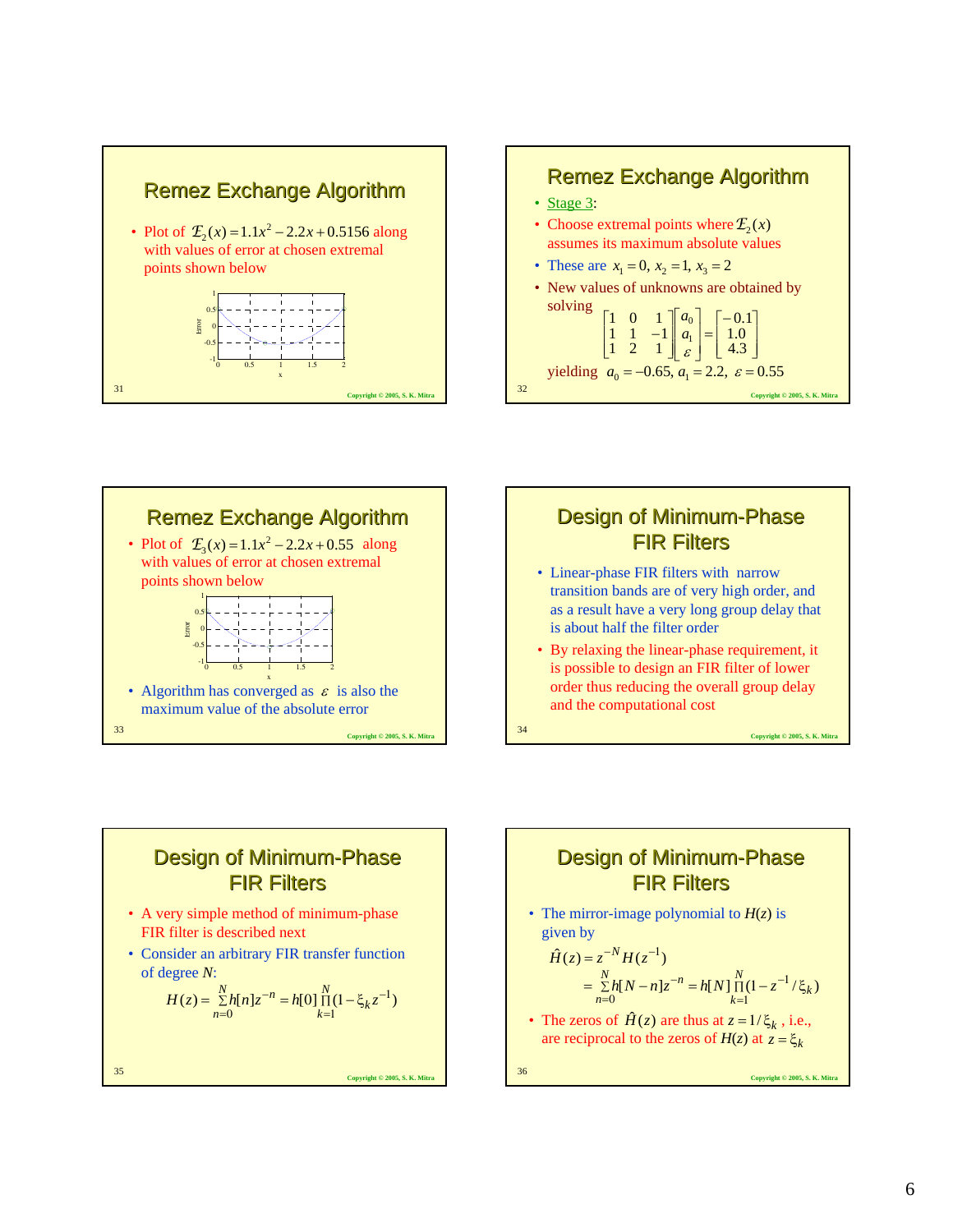### Design of Minimum-Phase **FIR Filters**

• As a result,

has zeros exhibiting mirror-image symmetry in the *z*-plane and is thus a Type 1 linearphase transfer function of order 2*N*  $G(z) = H(z)\hat{H}(z) = z^{-N}H(z)H(z^{-1})$ 

• Moreover, if  $H(z)$  has a zero on the unit circle,  $\hat{H}(z)$  will also have a zero on the unit circle at the conjugate reciprocal position

<sup>37</sup> **Copyright © 2005, S. K. Mitra**







### Design of Minimum-Phase **FIR Filters**

- Note that *G*(*z*) has double zeros on the unit circle and all other zeros are situated with a mirror-image symmetry
- Hence, it can be expressed in the form

$$
G(z) = z^{-N} H_m(z) H_m(z^{-1})
$$

where  $H_m(z)$  is a minimum-phase transfer function containing all zeros of  $G(z)$  that are inside the unit circle and one each of the unit circle double zeros

<sup>41</sup> **Copyright © 2005, S. K. Mitra**

### Design of Minimum-Phase **FIR Filters**

- **Step 3**: Determine  $H_m(z)$  from  $G(z)$  by applying a spectral factorization
- The passband ripple  $\delta_n^{(F)}$  and the stopband ripple  $\delta_{s}^{(F)}$  of  $F(z)$  must be chosen to ensure that the specified passband ripple  $\delta_p$  and the stopband ripple  $\delta_s$  of  $H_m(z)$  are satisfied  $\delta_P^{(F)}$  $\delta_s^{(F)}$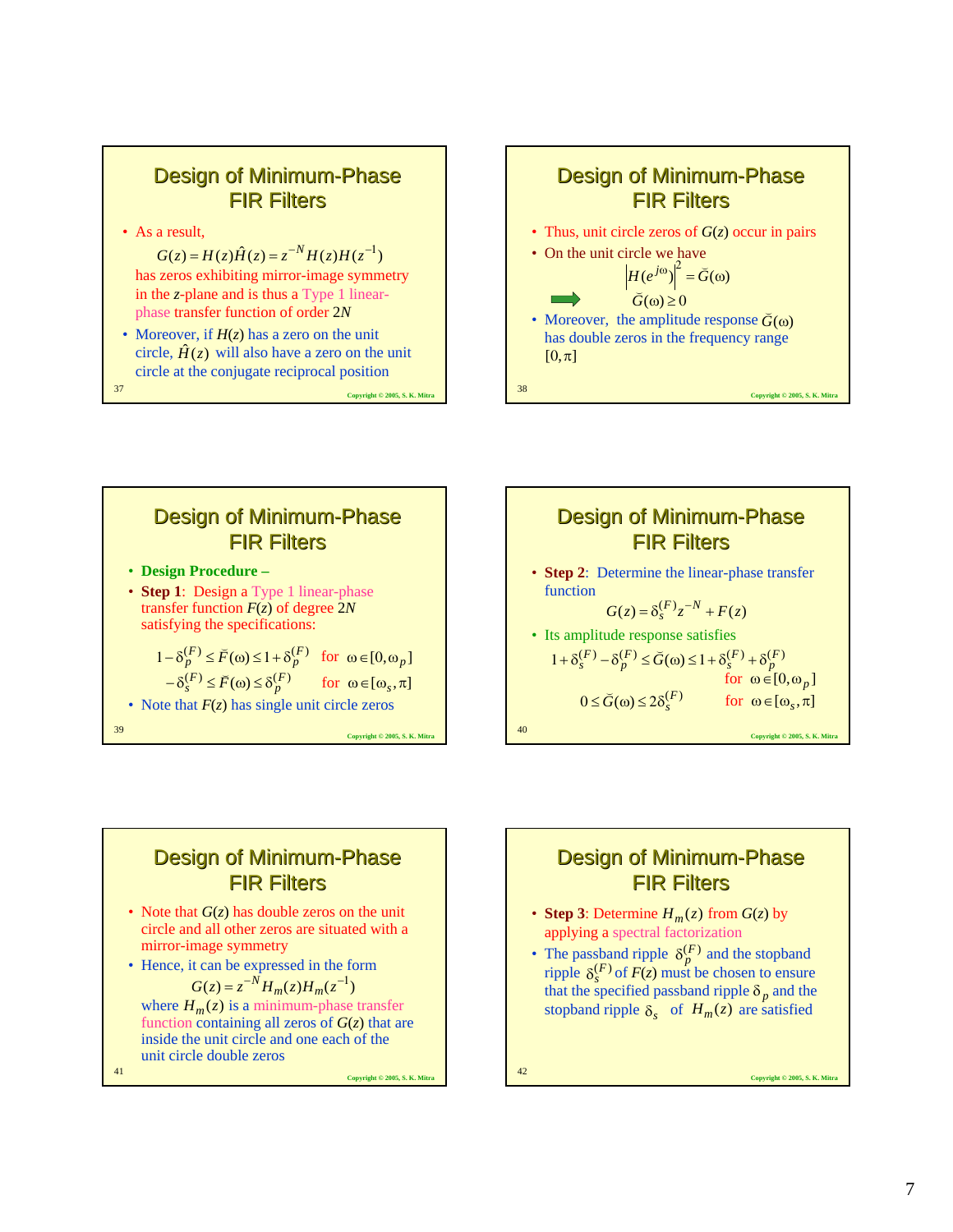



<sup>44</sup> **Copyright © 2005, S. K. Mitra**

 $b_1 = 11.01217, b_2 = 0.51244$  *Copyright* © 2005, S. K. Mitra **FIR Digital Filter Design Using** MATLAB • Hermann-Rabiner-Chan's Formula: where  $F(\delta_p, \delta_s) = b_1 + b_2 [\log_{10} \delta_p - \log_{10} \delta_s]$ <br>with  $a_1 = 0.005309$ ,  $a_2 = 0.07114$ ,  $a_3 = -1$  $\omega_{\rm s}$  –  $\omega_{\rm n}$ )/2 $\pi$  $\approx \frac{D_{\infty}(\delta_p, \delta_s) - F(\delta_p, \delta_s)[(\omega_s - \omega_p)/2\pi}{(\omega_s - \omega_p)/2\pi}$  $(\delta_n, \delta_s) - F(\delta_n, \delta_s)[(\omega_s - \omega_n)/2\pi]^2$  $s - \omega_p$  $N \cong \frac{D_{\infty}(\delta_p, \delta_s) - F(\delta_p, \delta_s)[(\omega_s - \omega_p)}{2\pi\epsilon_p}$  $D_{\infty}(\delta_p, \delta_s) = [a_1(\log_{10} \delta_p)^2 + a_2(\log_{10} \delta_p) + a_3] \log_{10} \delta_s$  $+ [a_4(\log_{10} \delta_p)^2 + a_5(\log_{10} \delta_p) + a_6]$  $a_1 = 0.005309, a_2 = 0.07114, a_3 = -0.4761$  $a_4 = 0.00266$ ,  $a_5 = 0.5941$ ,  $a_6 = 0.4278$ 



- Formula valid for  $\delta_p \ge \delta_s$
- For  $\delta_p < \delta_s$ , formula to be used is obtained by interchanging  $\delta_p$  and  $\delta_s$
- Both formulas provide only an estimate of the required filter order *N*
- Frequency response of FIR filter designed using this estimated order may or may not meet the given specifications
- If specifications are not met, increase filter order until they are met

**FIR Digital Filter Design Using** MATLAB

• MATLAB code fragments for estimating filter order using Kaiser's formula  $num = -20*log10(sqrt(dp * ds)) - 13;$ den =  $14.6*(Fs - Fp)/FT;$ 

 $N =$  ceil(num/den);

• M-file remezord implements Hermann-Rabiner-Chan's order estimation formula

<sup>47</sup> **Copyright © 2005, S. K. Mitra**

### **FIR Digital Filter Design Using** MATLAB

- For FIR filter design using the Kaiser window, window order is estimated using the M-file kaiserord
- The M-file kaiserord can in some cases generate a value of *N* which is either greater or smaller than the required minimum order
- If filter designed using the estimated order *N* does not meet the specifications, *N* should either be gradually increased or decreased until the specifications are met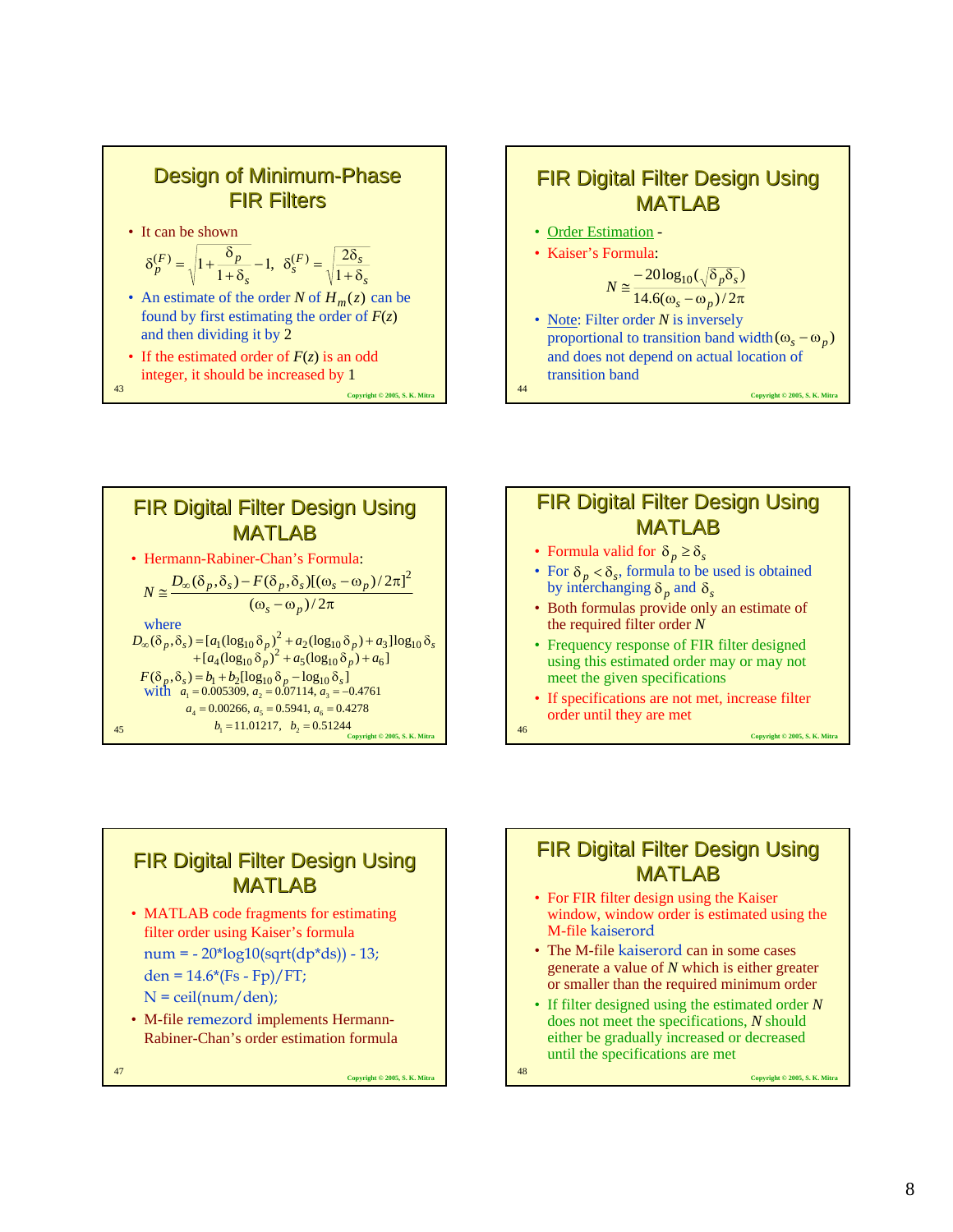

- Example Design an equiripple FIR filter with the specifications:  $F_p = 0.8$  kHz,  $F_s = 1$  kHz,  $F_T = 4$  kHz,  $\alpha_p = 0.5$ dB,  $\alpha_s = 40$  dB
- Here,  $\delta_p = 0.0559$  and  $\delta_s = 0.01$



 $\frac{\omega/\pi}{\omega}$  **Copyright © 2005, S. K. Mitrary Copyright © 2005, S. K. Mitrary Copyright © 2005, S. K. Mitrary Copyright © 2005, S. K. Mitrary Copyright © 2005, S. K. Mitrary Copyright © 2005, S. K. Mitrary Copyright © 200 Equiripple FIR Digital Filter** Design Using MATLAB • The computed gain response with the filter order obtained  $(N = 28)$  does not meet the specifications ( $\alpha_p = 0.6$  dB,  $\alpha_s = 38.7$  dB) Specifications are met with  $N = 30$  $-60$  0.2 0.4 0.6 0.8 1 -40 -20 0 ω/π Gain, dB Equiripple FIR Lowpass Filter  $-0.5$  0.1 0.2 0.3 0.4 0 0.5 ω/π Gain, dB Passband Details



- Example Design a linear-phase FIR bandpass filter of order 26 with a passband from 0.3 to 0.5, and stopbands from 0 to 0.25 and from 0.55 to 1
- The pertinent input data here are  $N = 26$ fpts = [0 0.25 0.3 0.5 0.55 1]

$$
mag = [0 \ 0 \ 1 \ 1 \ 0 \ 0]
$$
  
wt = [1 1 1]



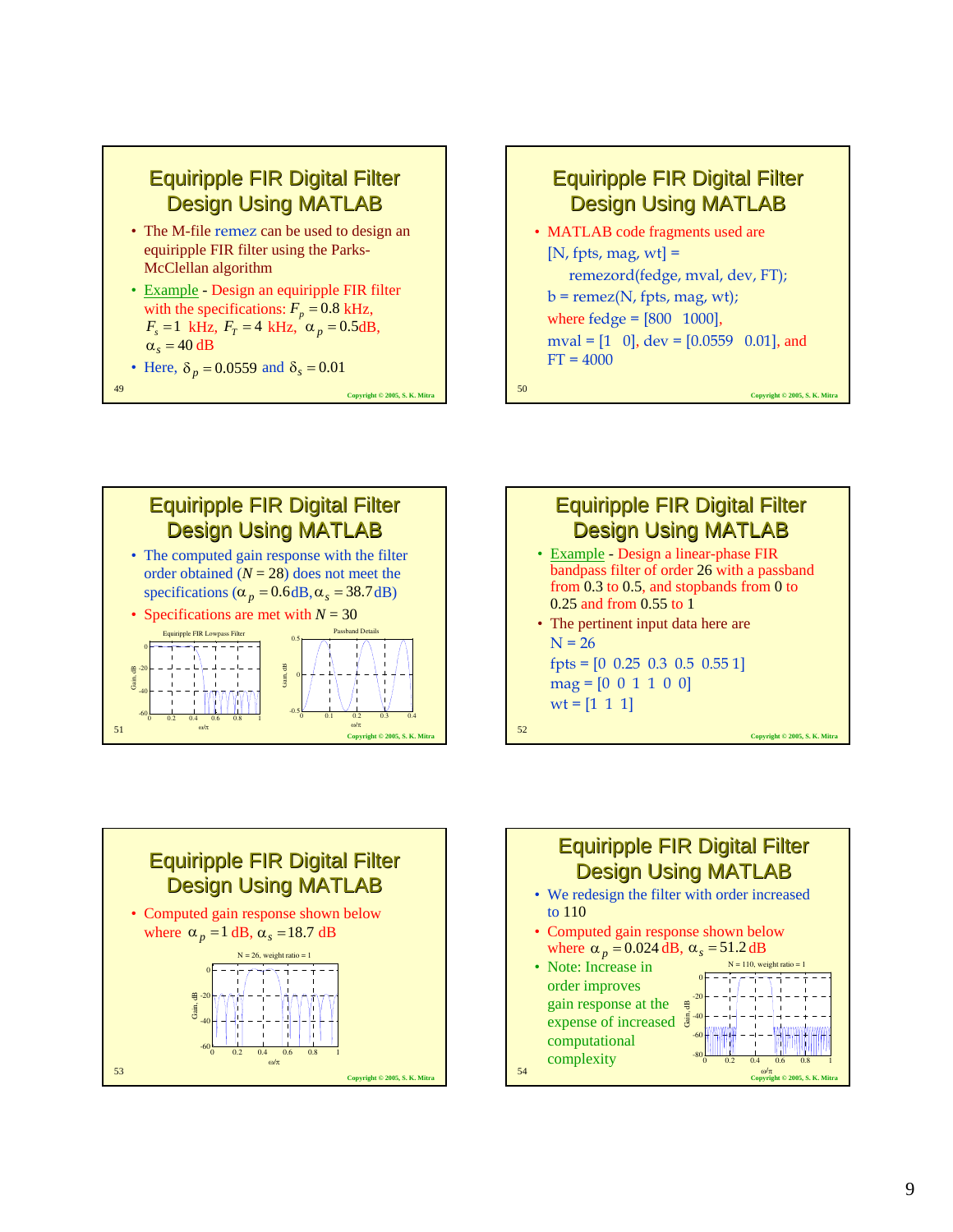







• The pertinent input data here are  $N = 60$ fpts =  $[0 \t0.25 \t0.3 \t0.5 \t0.6 \t1]$  $mag = [0 \ 0 \ 1 \ 1 \ 0 \ 0]$  $wt = [1 \ 1 \ 0.3]$ 

<sup>58</sup> **Copyright © 2005, S. K. Mitra**





• Plot of absolute error shows the presence of 32 extremal frequencies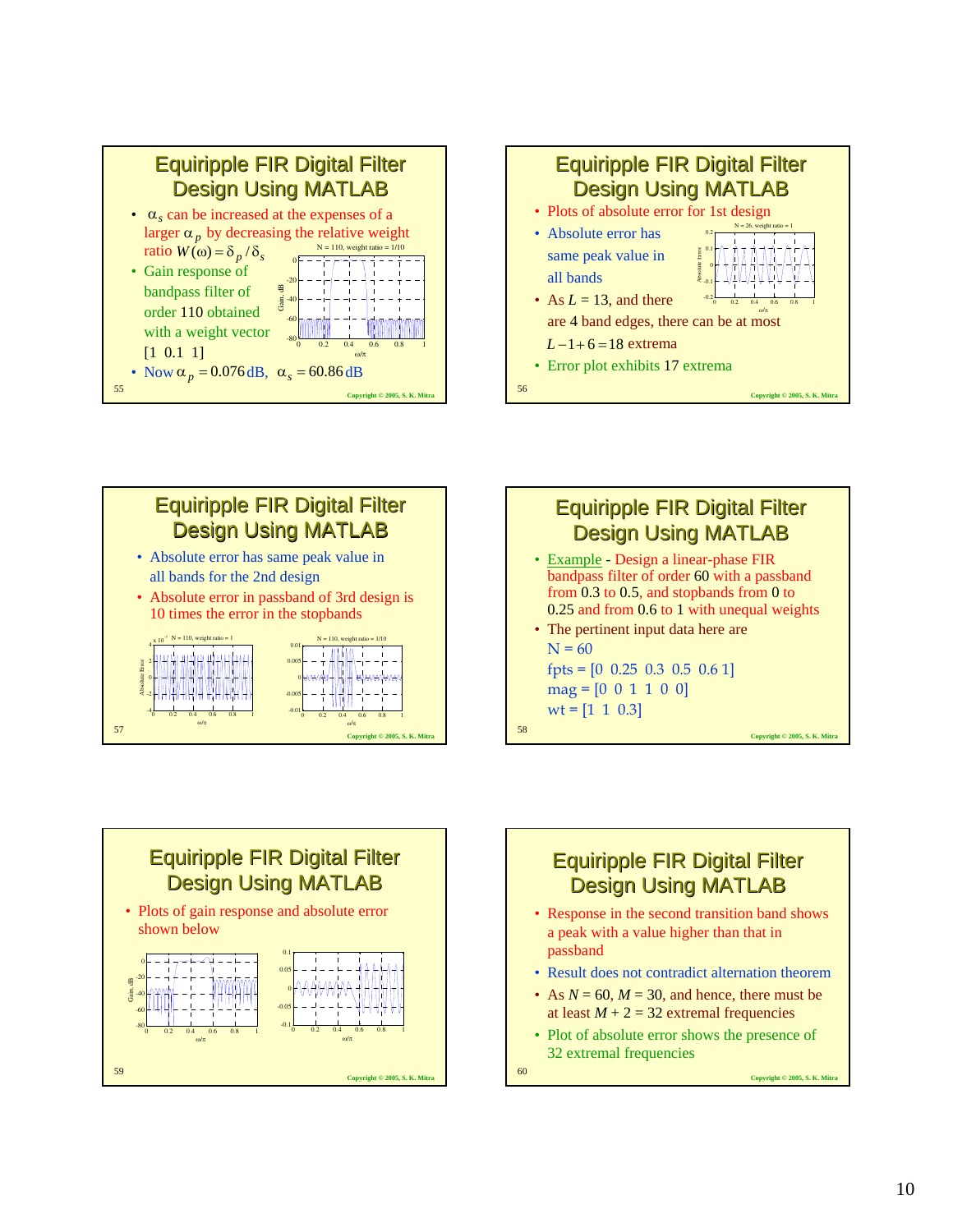











 $b = \text{remez(N, fpts, mag, 'differentiator');}$ where  $N = 50$ 

```
fpts = [0 \t0.4 \t0.45 \t1]mag = [0 \ 0.4*pi \ 0 \ 0]
```
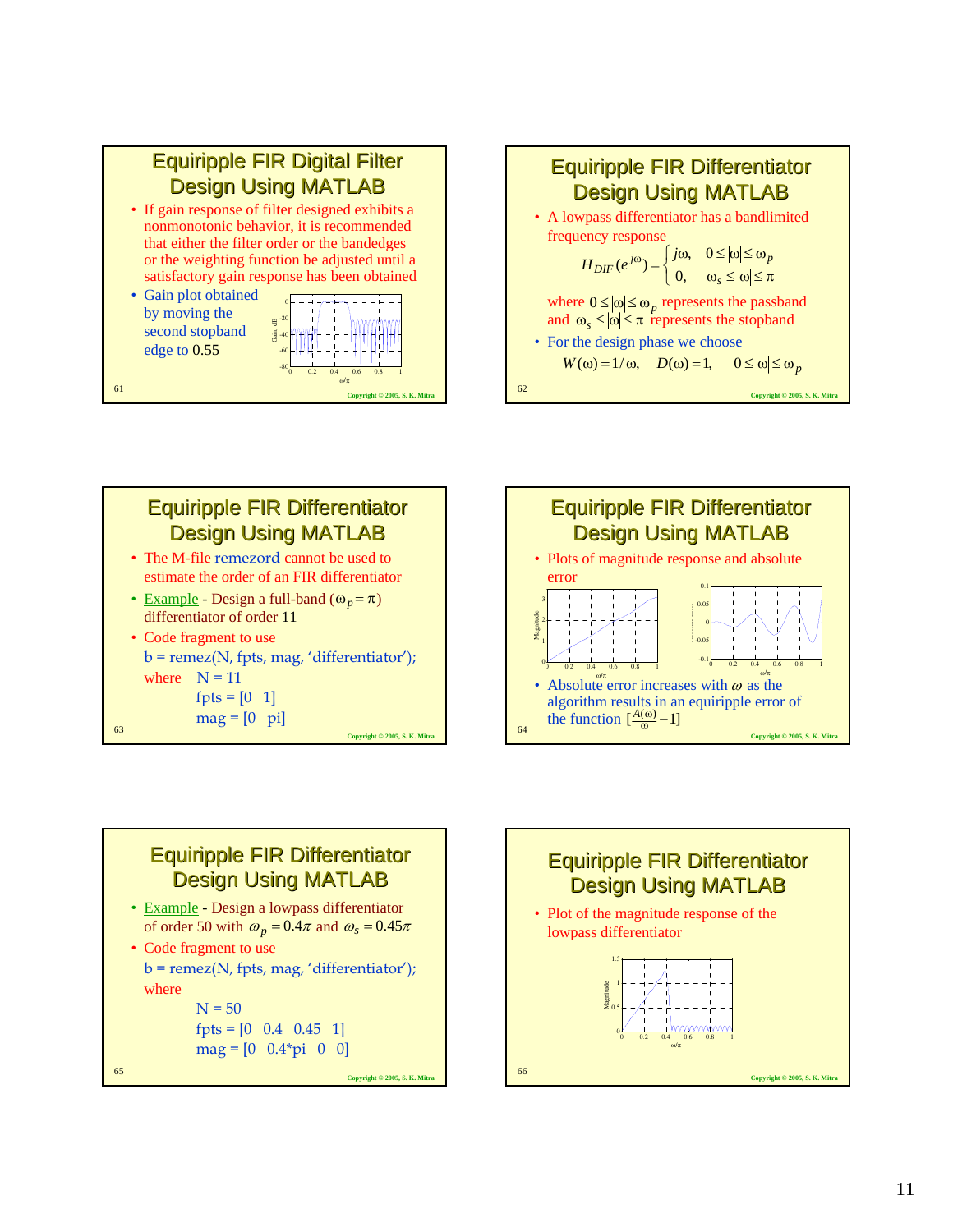









- Example Kaiser window design for use in a lowpass FIR filter design
- Specifications of lowpass filter:  $\omega_p = 0.3\pi$ ,  $\hat{\omega}_s = 0.4\pi$ ,  $\alpha_s = 50$   $\hat{d}B \Rightarrow \delta_s = 0.003162$

<sup>71</sup> **Copyright © 2005, S. K. Mitra** • Code fragments to use [N, Wn, beta, ftype] = kaiserord(fpts, mag,dev);  $w = kaiser(N+1, beta);$ where  $fpts = [0.3 \ 0.4]$  $mag = [1 \ 0]$  $dev = [0.003162 \quad 0.003162]$ 

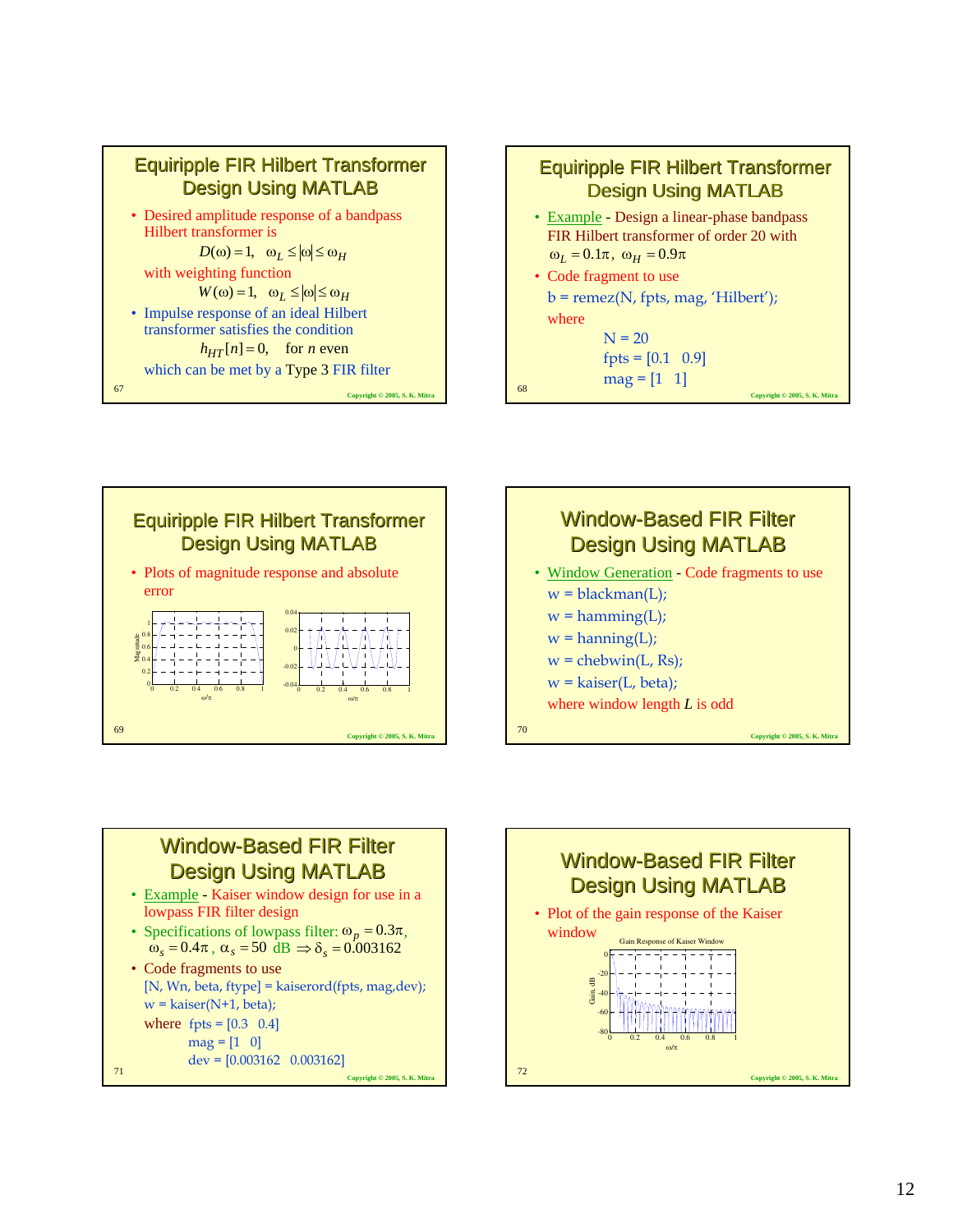# **Window-Based FIR Filter** Design Using MATLAB

- M-files available are fir1 and fir2
- fir1 is used to design conventional lowpass, highpass, bandpass, bandstop and multiband FIR filters
- fir2 is used to design FIR filters with arbitrarily shaped magnitude response
- In fir1, Hamming window is used as a default if no window is specified

<sup>73</sup> **Copyright © 2005, S. K. Mitra**

# **Window-Based FIR Filter** Design Using MATLAB

- Example Design using a Kaiser window a lowpass FIR filter with the specifications:  $ω<sub>p</sub> = 0.3π, ω<sub>s</sub> = 0.4π, δ<sub>s</sub> = 0.003162$
- Code fragments to use [N, Wn, beta, ftype] = kaiserord(fpts, mag, dev);  $b = \text{fir1(N, Wn, kaiser(N+1, beta))};$

where  $fpts = [0.3 \ 0.4]$  $mag = [1 \ 0]$ 

 $dev = [0.003162 \quad 0.003162]$ 

<sup>74</sup> **Copyright © 2005, S. K. Mitra**









• Example - Design using a Hamming window an FIR filter of order 100 with three different constant magnitude levels: 0.3 in the frequency range [0, 0.28], 1.0 in the frequency range  $[0.3, 0.5]$ , and 0.7 in the frequency range [0.52, 1.0]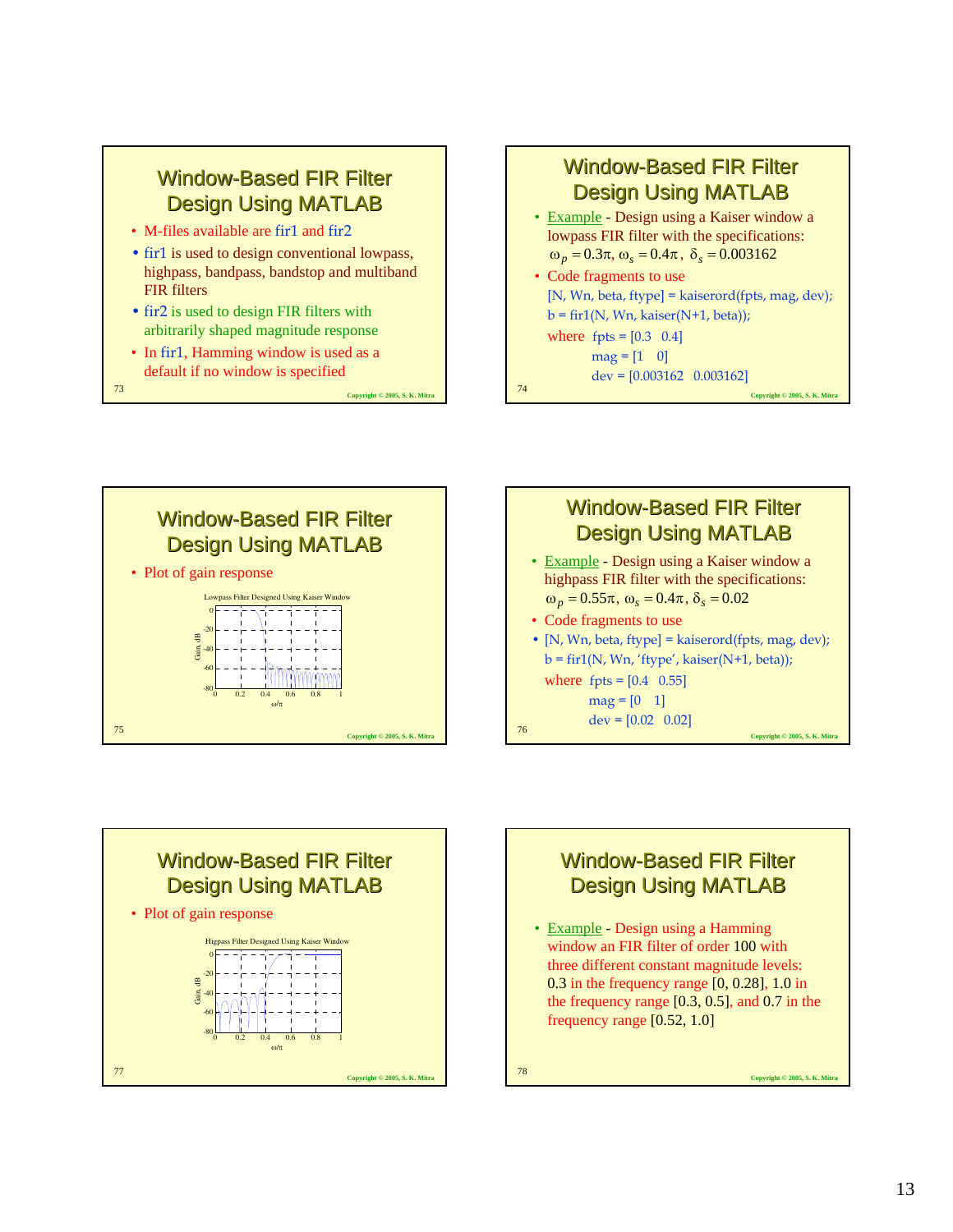

### **Minimum-Phase FIR Filter** Design Using MATLAB

• The minimum-phase FIR filter design method outlined earlier involves the spectral factorization of a Type 1 linear-phase FIR transfer function  $G(z)$  with a non-negative amplitude response in the form

where  $H_m(z)$  contains all zeros of  $G(z)$  that are inside the unit circle and one each of the unit circle double zeros  $G(z) = z^{-N} H_m(z) H_m(z^{-1})$ 

<sup>80</sup> **Copyright © 2005, S. K. Mitra**

<sup>81</sup> **Copyright © 2005, S. K. Mitra Spectral Factorization** • We next outline the basic idea behind a simple spectral factorization method • Without any loss of generality we consider the spectral factorization of a 6-th order linear-linear phase FIR transfer function *G*(*z*) with a non-negative amplitude response:  $G(z) = g_3 + g_2 z^{-1} + g_1 z^{-2} + g_0 z^{-3}$ 

 $+ g_1 z^{-4} + g_2 z^{-5} + g_3 z^{-6}$ <br>Copyright © 2005, S. K. Mitra **Spectral Factorization** • Our objective is to express the above  $G(z)$ in the form where is the minimum-phase factor of  $G(z)$  $G(z) = z^{-3} H_m(z) H_m(z^{-1})$  $H_m(z) = a_0 + a_1 z^{-1} + a_2 z^{-2} + a_3 z^{-3}$ 



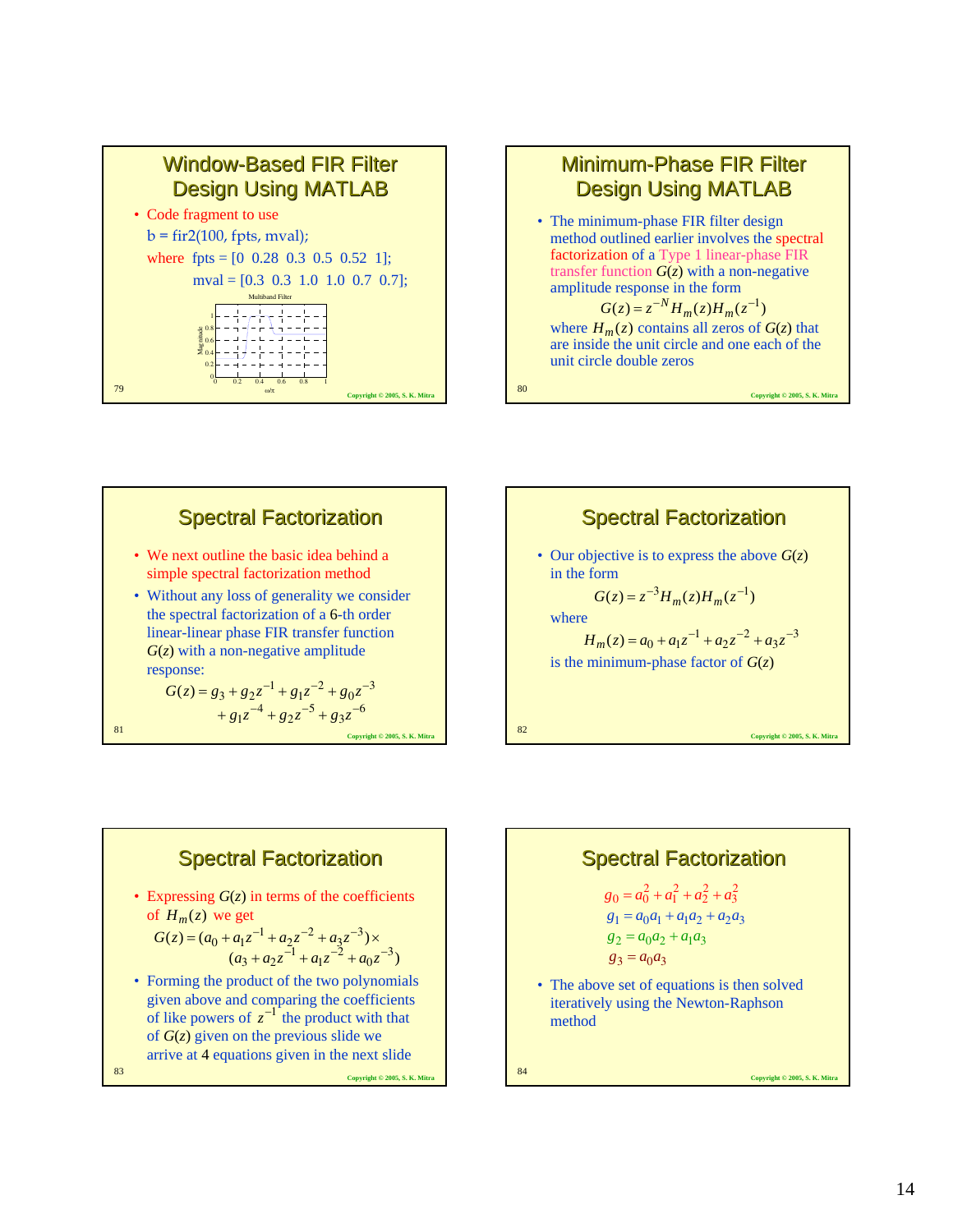

- Then, the coefficients  $a_i$  are changed by adding the corrections  $e_i$  so that the modified values  $a_i + e_i$  satisfy better the set of 4 equalities given in the previous slide
- The process is repeated until the iteration converges

### **Spectral Factorization**

- Substituting  $a_i + e_i$  in the 4 equations given earlier and expanding the products, a set of linear equations are obtained by eliminating all quadratic terms in  $e_i$  from the expansion
- In matrix form, these equations can be written as  $Ae = b$  where

|    |  | $\mathbf{A} = \begin{bmatrix} 2a_0 & 2a_1 & 2a_2 & 2a_3 \\ a_1 & a_0 + a_2 & a_3 + a_1 & a_2 \\ a_2 & a_3 & a_0 & a_1 \\ a_3 & 0 & 0 & a_0 \end{bmatrix}$ |                               |
|----|--|-----------------------------------------------------------------------------------------------------------------------------------------------------------|-------------------------------|
|    |  |                                                                                                                                                           |                               |
|    |  |                                                                                                                                                           |                               |
|    |  |                                                                                                                                                           |                               |
| 86 |  |                                                                                                                                                           | Copyright © 2005, S. K. Mitra |







- **Example –** Design a minimum-phase lowpass FIR filter with the following specifications:  $\omega_p = 0.45\pi$ ,  $\omega_s = 0.6\pi$ ,  $R_p = 2$  dB and  $R_s = 26$  dB
- Using Program 10\_3.m we arrive at the desired filter
- Plots of zeros of  $G(z)$ , zeros of  $H_m(z)$ , and the gain response of  $H_m(z)$  are shown in the next slide

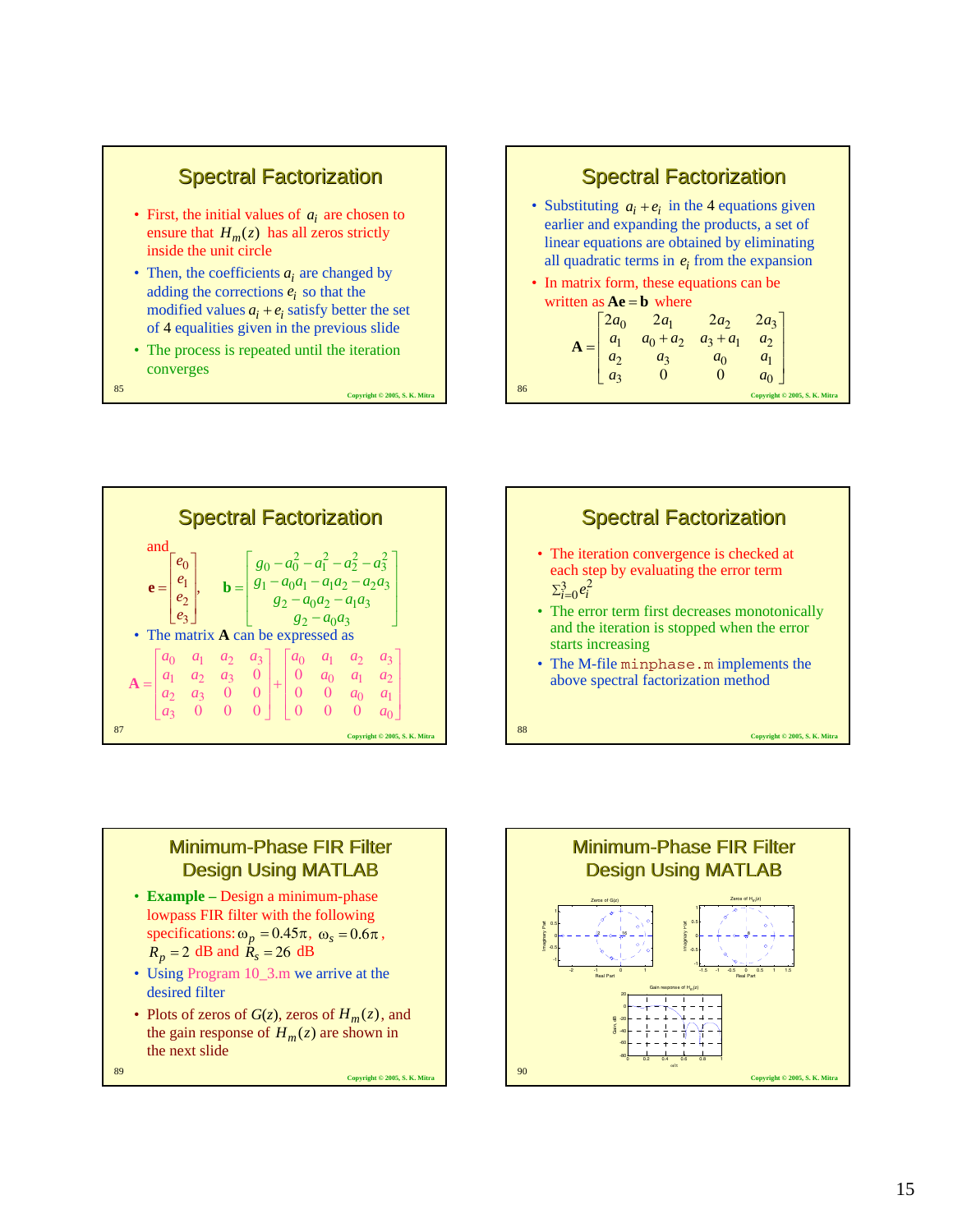

• A maximum-phase spectral factor of a linear-phase FIR filter with an impulse response b of even order with a nonnegative zero-phase frequency response can be designed by first computing its minimum-phase spectral factor h and the using the statement

 $G = \text{fliplr}(h)$ 

<sup>91</sup> **Copyright © 2005, S. K. Mitra**

## **Design of Computationally Efficient FIR Digital Filters**

- As indicated earlier, the order *N* of a linearphase FIR filter is inversely proportional to the width ∆ω of the transition band
- Hence, in the case of an FIR filter with a very sharp transition, the order of the filter is very high
- This is particularly critical in designing very narrow-band or very wide-band FIR filters

<sup>92</sup> **Copyright © 2005, S. K. Mitra**





<sup>94</sup> **Copyright © 2005, S. K. Mitra**

 $n \neq N/2$  Copyright © 2005, S. K. Mitra **The Periodic Filter Section** • Consider a Type 1 linear-phase FIR filter *F*(*z*) of even degree *N*: • Its delay-complementary filter *E*(*z*) is given by ∑ =  $=\sum_{n=1}^{N} f[n]z^{-}$  $F(z) = \sum_{n=0}^{N} f[n] z^{-n}$ 0  $(z) = \sum f[n]$ ∑ =  $=z^{-N/2} - F(z) = z^{-N/2} - \frac{N}{\sum f[n]}z^{-N}$  $E(z) = z^{-N/2} - F(z) = z^{-N/2} - \sum_{n=0}^{N} f[n]z^{-n}$  $\boldsymbol{0}$  $(z) = z^{-N/2} - F(z) = z^{-N/2} - \sum_{r=0}^{N} f[n]$ ∑  $=(1-f[N/2])z^{-N/2} - \sum_{\substack{n=0 \ n \neq N/2}}^N f[n]z^{-n}$  $f[N/2]$ <sub> $z^{-N/2}$ </sub>  $-\sum_{\substack{n=0 \ n \neq N/2}}^{N} f[n] z^{-n}$  $(1-f[N/2])z^{-N/2} - \sum_{\substack{n=0 \ n \neq N/2}}^N$ /  $(1 - f[N/2]) z^{-N/2} - \sum_{r=0}^{N} f[n]$ 

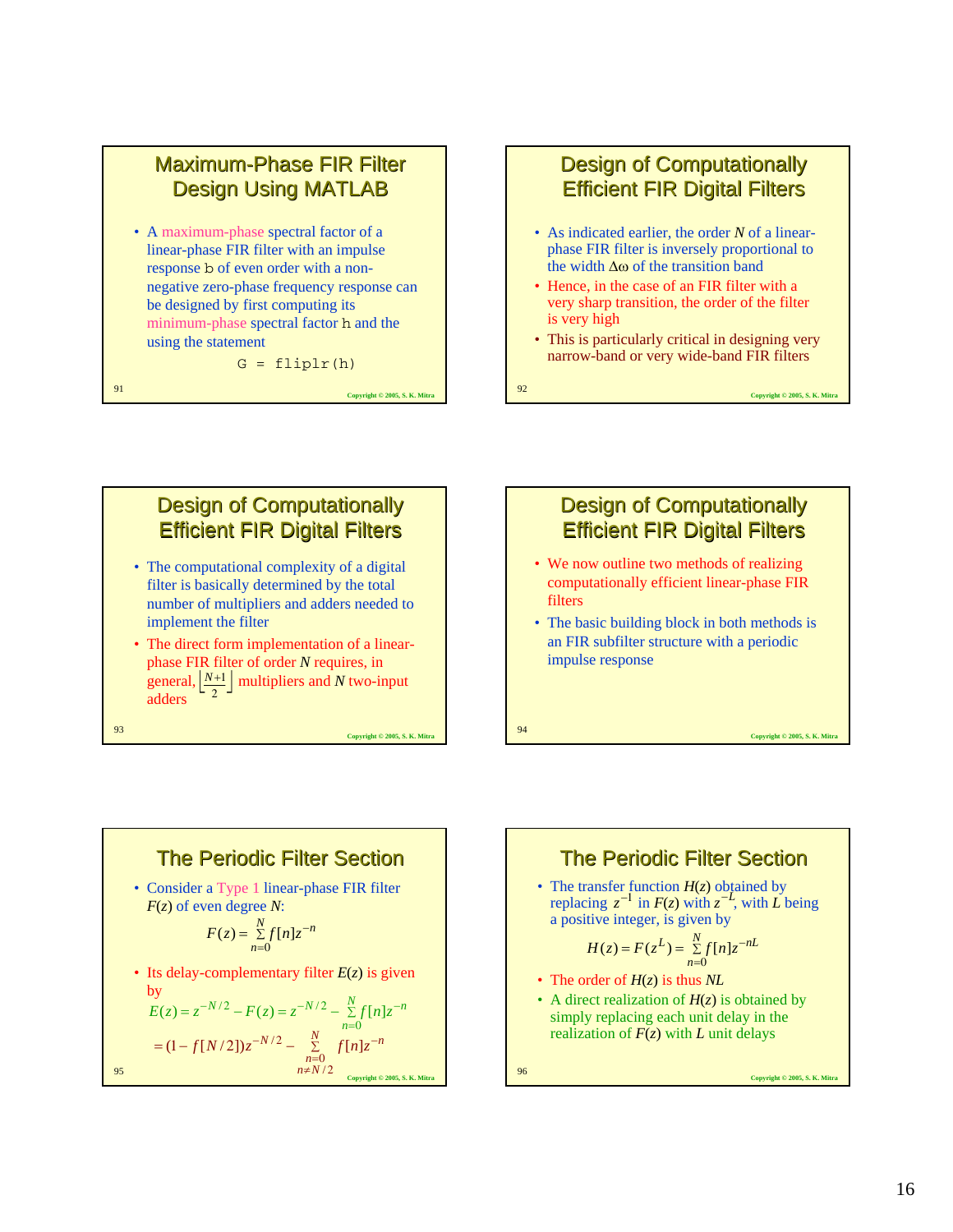### The Periodic Filter Section

- Note: The number of multiplers and delays in the realization of  $H(z)$  is the same as those in the realization of  $F(z)$
- The transfer function  $H(z)$  has a sparse impulse response of length  $NL + 1$ , with *L* −1 zero-valued samples inserted between every consecutive pair of impulse response samples of  $F(z)$

<sup>97</sup> **Copyright © 2005, S. K. Mitra**

#### The Periodic Filter Section

- The parameter *L* is called the sparsity factor
- The relations between the amplitude responses of these two filters is given by  $\overrightarrow{H}(\omega) = \overrightarrow{F}(L\omega)$
- It follows from the above that the amplitude  $H$ (ω) is a period function of ω with a period 2π/*L*







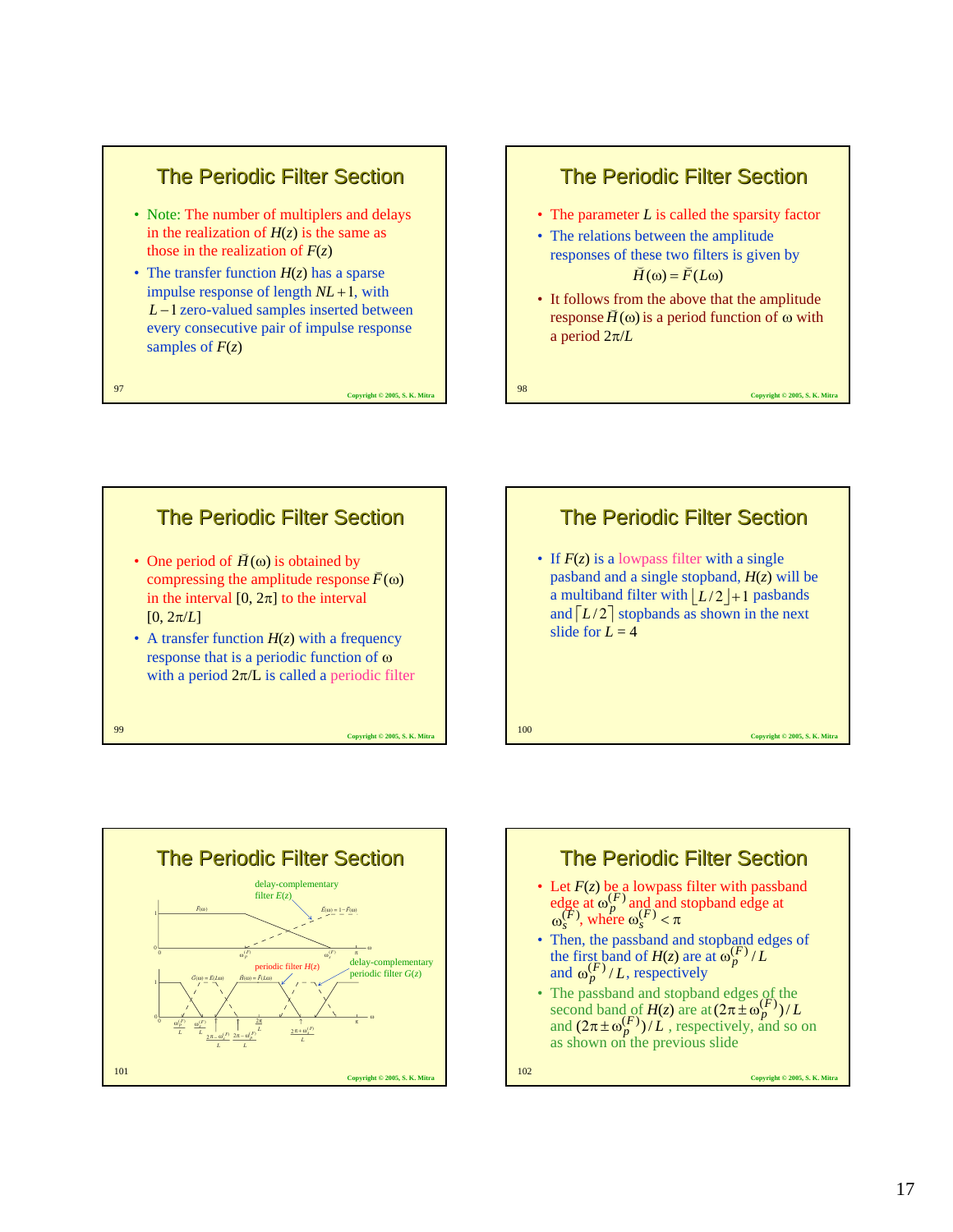







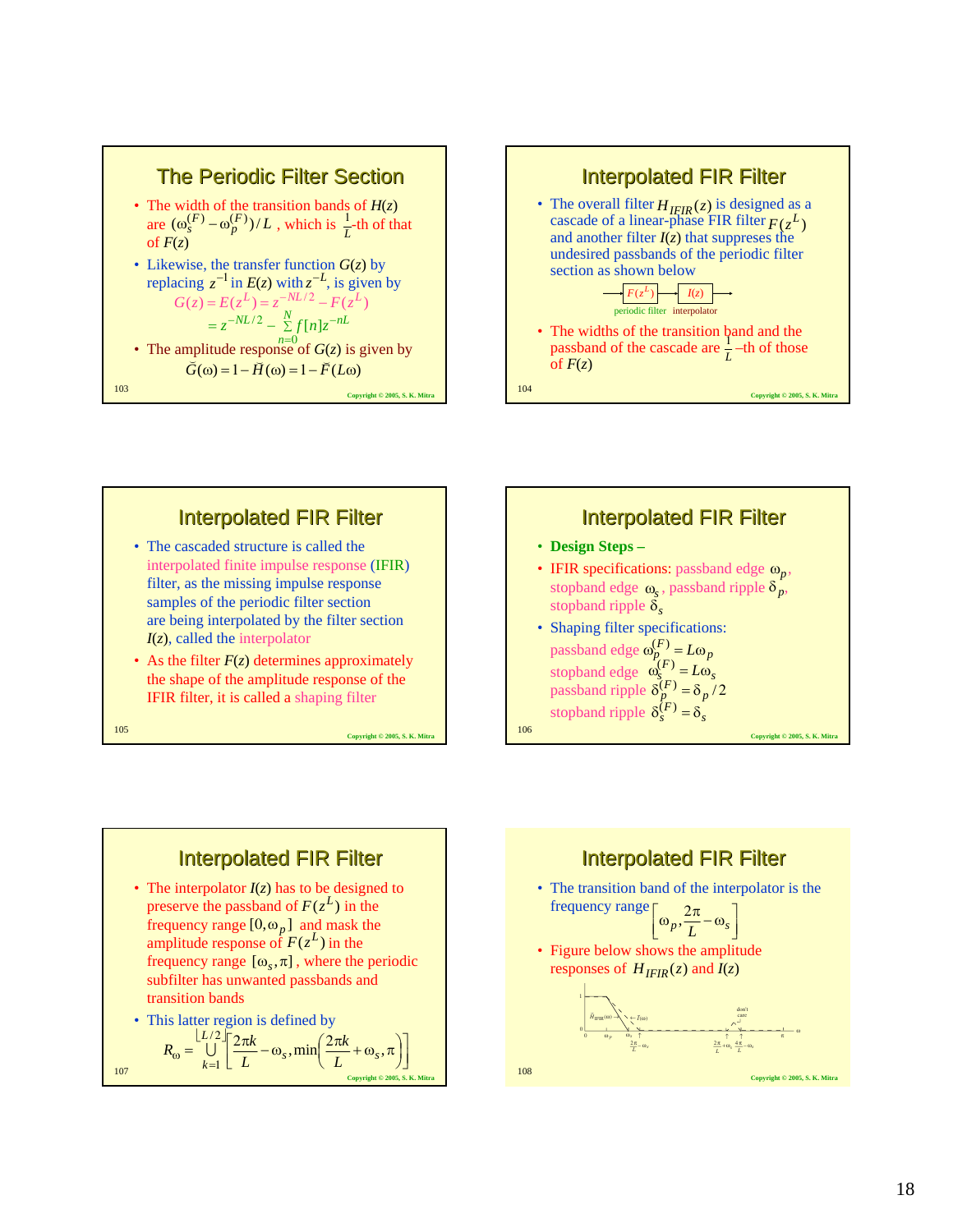









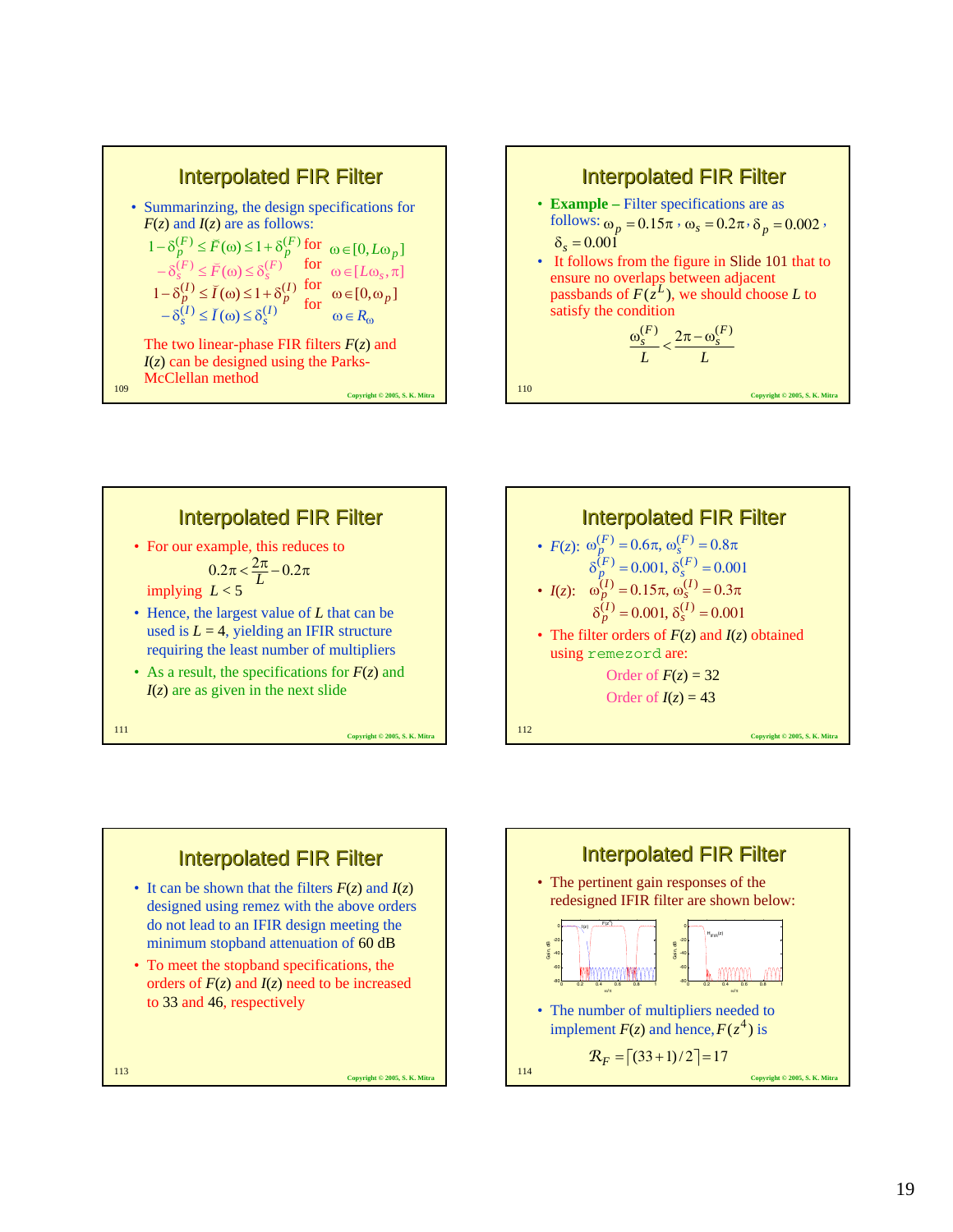

115  $[(122+1)/2] = 62$  Copyright © 2005, S. K. Mitr



Approach Approach

between a periodic filter  $H(z) = F(z^L)$ generated from a Type 1 linear-phase FIR



# Frequency-Response Masking **Approach** • By selectively masking out the unwanted

- pasbands of both  $H(z)$  and  $G(z)$  by cascading each with appropriate masking filters  $I_1(z)$  and  $I_2(z)$ , respectively, and connecting the resulting cascades in prallel, we can design a large class of FIR filters with sharper transition bands
- The overall structure is then realized as indicated in the next slide



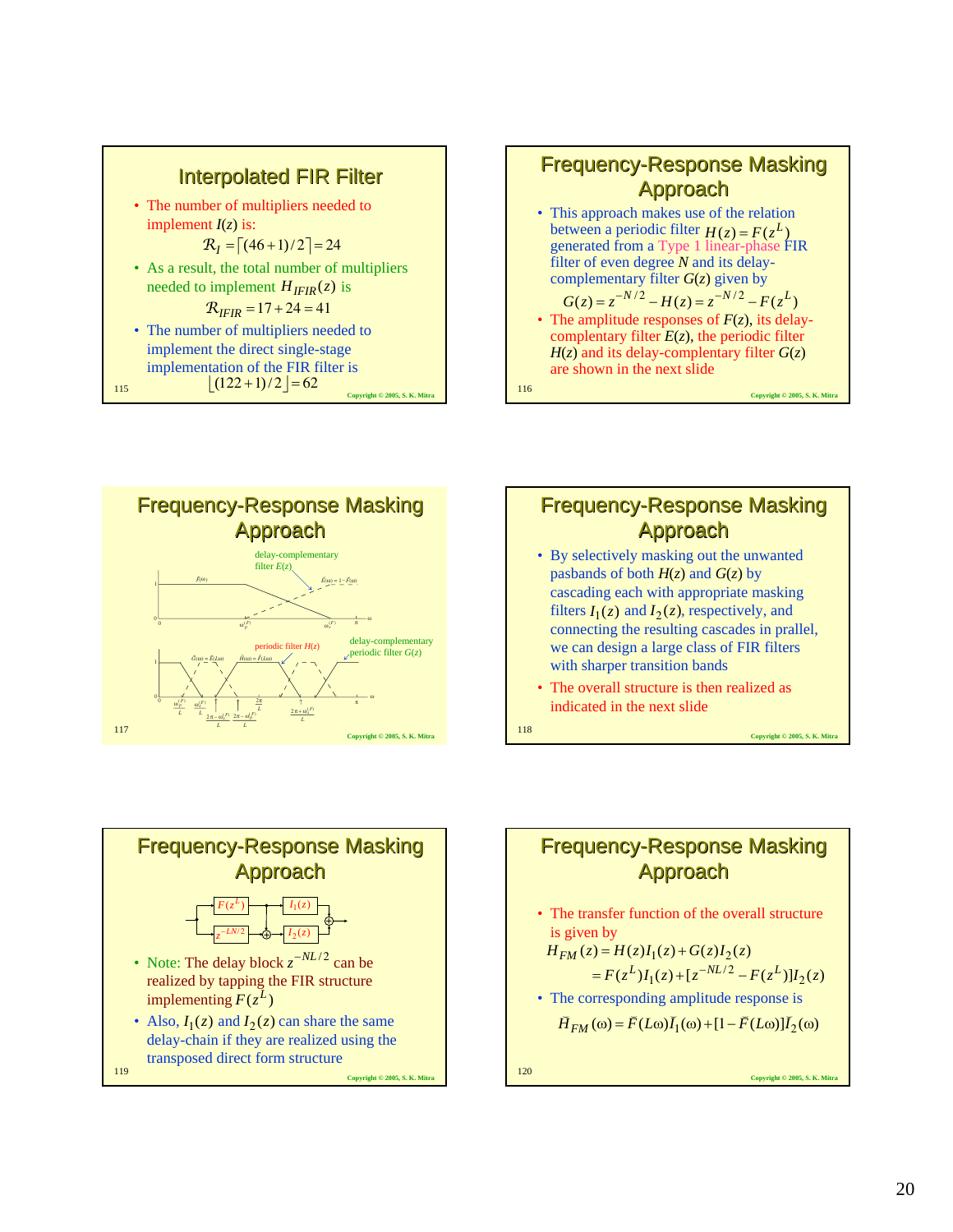### **Frequency-Response Masking Approach**

- The overall computational complexity is given by the complexities of  $F(z)$ ,  $I_1(z)$  and  $I_2(z)$
- All these three filters have wide transition bands and, in general, require considerably fewer multipliers and adders than that required in a direct design of the desired sharp cutoff filter

<sup>121</sup> **Copyright © 2005, S. K. Mitra**

### **Frequency-Response Masking Approach**

- Design Objective Given the specifications of  $H_{FM}(z)$ , determine the specifications of  $F(z)$ ,  $I_1(z)$  and  $I_2(z)$  design these 3 filters
- Design method Illustrated for lowpass filter design
- Two different situations may arise depending on how the transition band of  $H_{FM}(z)$  is created

<sup>122</sup> **Copyright © 2005, S. K. Mitra**







# Frequency-Response Masking **Approach**

• Bandedges of  $H_{FM}(z)$  are related to the bandedges of *F*(*z*) as follows:

$$
\omega_p = \frac{2\ell\pi - \omega_p^{(F)}}{L}, \quad \omega_s = \frac{2\ell\pi - \omega_p^{(F)}}{L},
$$

• Example – Specifications for a lowpass filter:  $\omega_p = 0.4\pi, \omega_s = 0.402\pi, \delta_p = 0.01$ , and  $\delta_s = 0.0001$